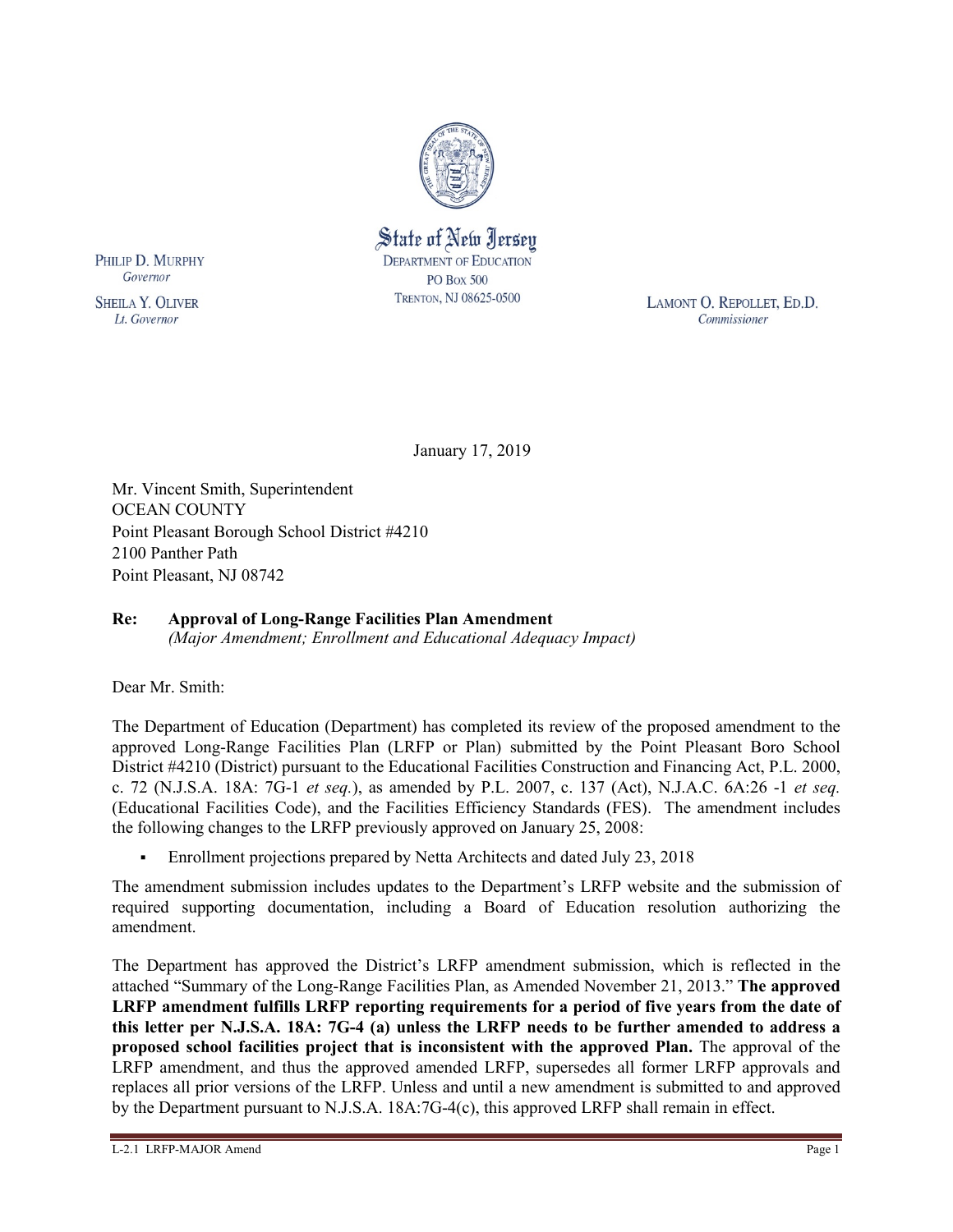Approval of the LRFP, and any projects and costs listed therein, does not imply approval of an individual school facilities project or its corresponding costs and eligibility for State support under the Act. Similarly, approval of the LRFP does not imply approval of portions of the Plan that are inconsistent with the Department's FES and proposed building demolition or replacement. Determination of preliminary eligible costs and final eligible costs will be made at the time of the approval of a particular school facilities project pursuant to N.J.S.A. 18A:7G-5. The District must submit a feasibility study as part of the school facilities project approval process, pursuant to N.J.S.A. 18A:7G-7b, to support proposed building demolition or replacement. The feasibility study should demonstrate that a building might pose a risk to the safety of the occupants after rehabilitation or that rehabilitation is not cost-effective.

Please H. Lyle Jones, County Manager at the Office of School Facilities, at telephone number (609) 376- 3683 or email lyle.jones@doe.nj.gov with any questions you may have.

Sincerely,

Bernard E. Piara Jr.

Bernard E. Piaia, Jr., Director Office of School Facilities

BEP hlj

Enclosure

c: Kevin Dehmer, Assistant Commissioner, Chief Financial Officer Judith DeStefano-Anen, Executive County Superintendent H. Lyle Jones, Manager, Office of School Facilities Steven W. Corso, School District Business Manager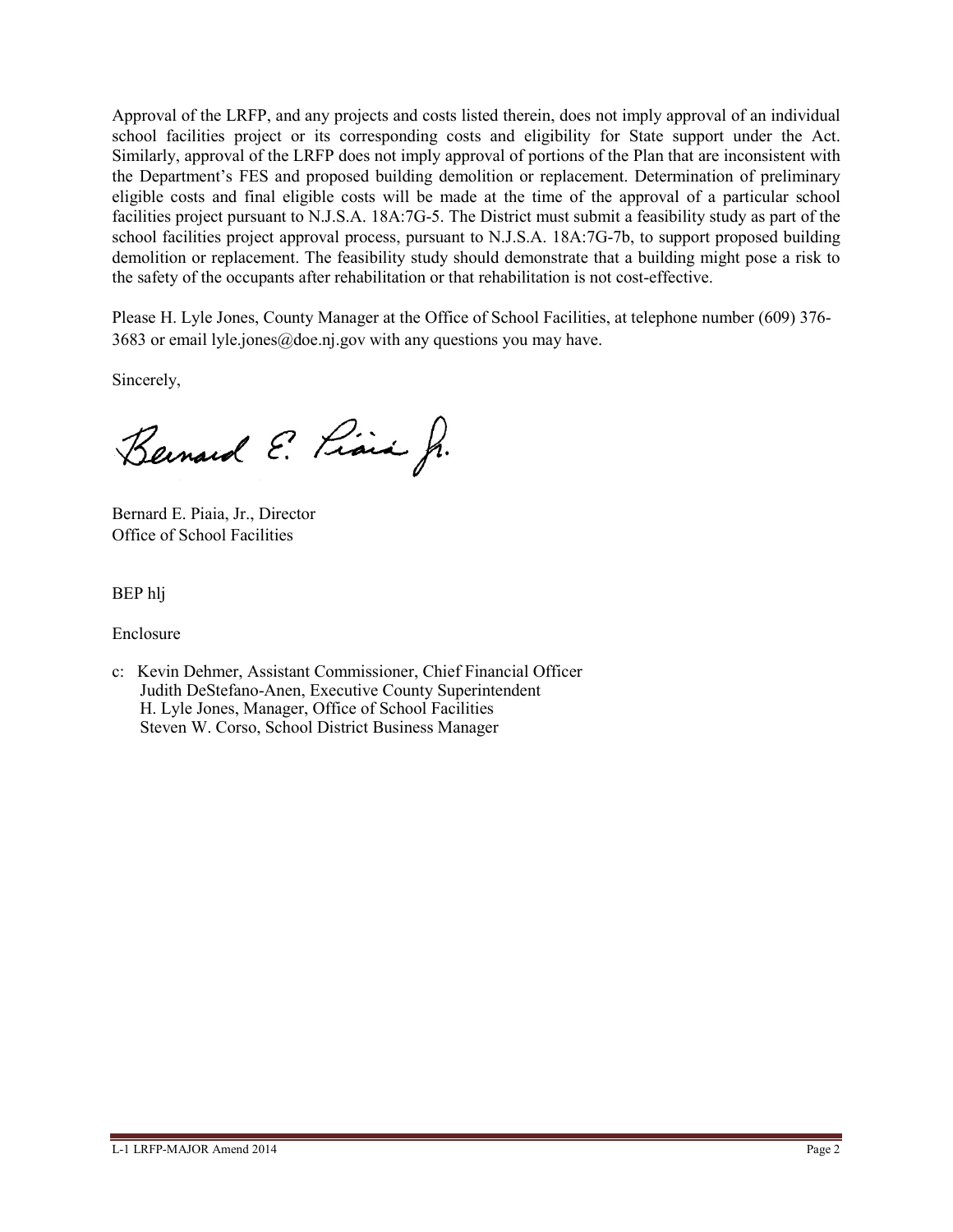# Point Pleasant Borough School District #4210 **Summary of the Long-Range Facilities Plan, as Amended**

The Department of Education (Department) has completed its review of the Long-Range Facilities Plan (LRFP or Plan) amendment submitted by Point Pleasant Borough School District #4210 (District) pursuant to the Educational Facilities Construction and Financing Act, P.L. 2000, c. 72 (N.J.S.A. 18A: 7G-1 *et seq.*), as amended by P.L. 2007, c. 137 (Act), N.J.A.C. 6A:26-1 et seq. (Educational Facilities Code), and the Facilities Efficiency Standards (FES).

This is the Department's summary of the District's LRFP, as amended. The summary is based on the standards set forth in the Act, the Educational Facilities Code, the FES, District-entered data in the Department's LRFP website, and District-supplied supporting documentation. The referenced reports in *italic* text are standard LRFP reports available on the Department's LRFP website.

## **1. Inventory Overview**

The District provides services for students in grades K-12. The predominant existing school grade configuration is K-5, 6-8,  $\&$  9-12. The predominant proposed school grade configuration K-5, 6-8,  $\&$ 9-12.

The District identified existing and proposed schools, sites, buildings, playgrounds, playfields, and parking lots in its LRFP. The total number of existing and proposed district-owned or leased schools, sites, and buildings are listed in Table 1. A detailed description of each asset can be found in the LRFP website report titled *"Site Asset Inventory Report."* Section 6 of this Summary lists work proposed at each school.

|                                                      | <b>Existing</b> | <b>Proposed</b> |
|------------------------------------------------------|-----------------|-----------------|
| Sites:                                               |                 |                 |
| Total Number of Sites                                |                 |                 |
| Number of Sites with no Buildings                    |                 |                 |
| Number of Sites with no Instructional Buildings      |                 |                 |
| <b>Schools and Buildings:</b>                        |                 |                 |
| Total Number of Schools with Enrollments*            |                 |                 |
| <b>Total Number of Instructional Buildings</b>       |                 |                 |
| Total Number of Administrative and Utility Buildings |                 |                 |
| <b>Total Number of Athletic Facilities</b>           |                 |                 |
| <b>Total Number of Parking Structures</b>            |                 |                 |
| <b>Total Number of Temporary Facilities</b>          |                 |                 |

# **Table 1: Inventory Summary**

*\*Includes schools with three-digit Department code numbers and Fall Report enrollments.*

**As directed by the Department, incomplete school facilities projects that have project approval from the Department are represented as "existing" in the Plan.** District schools with incomplete approved projects that include new construction or the reconfiguration of existing program space are as follows: n.a.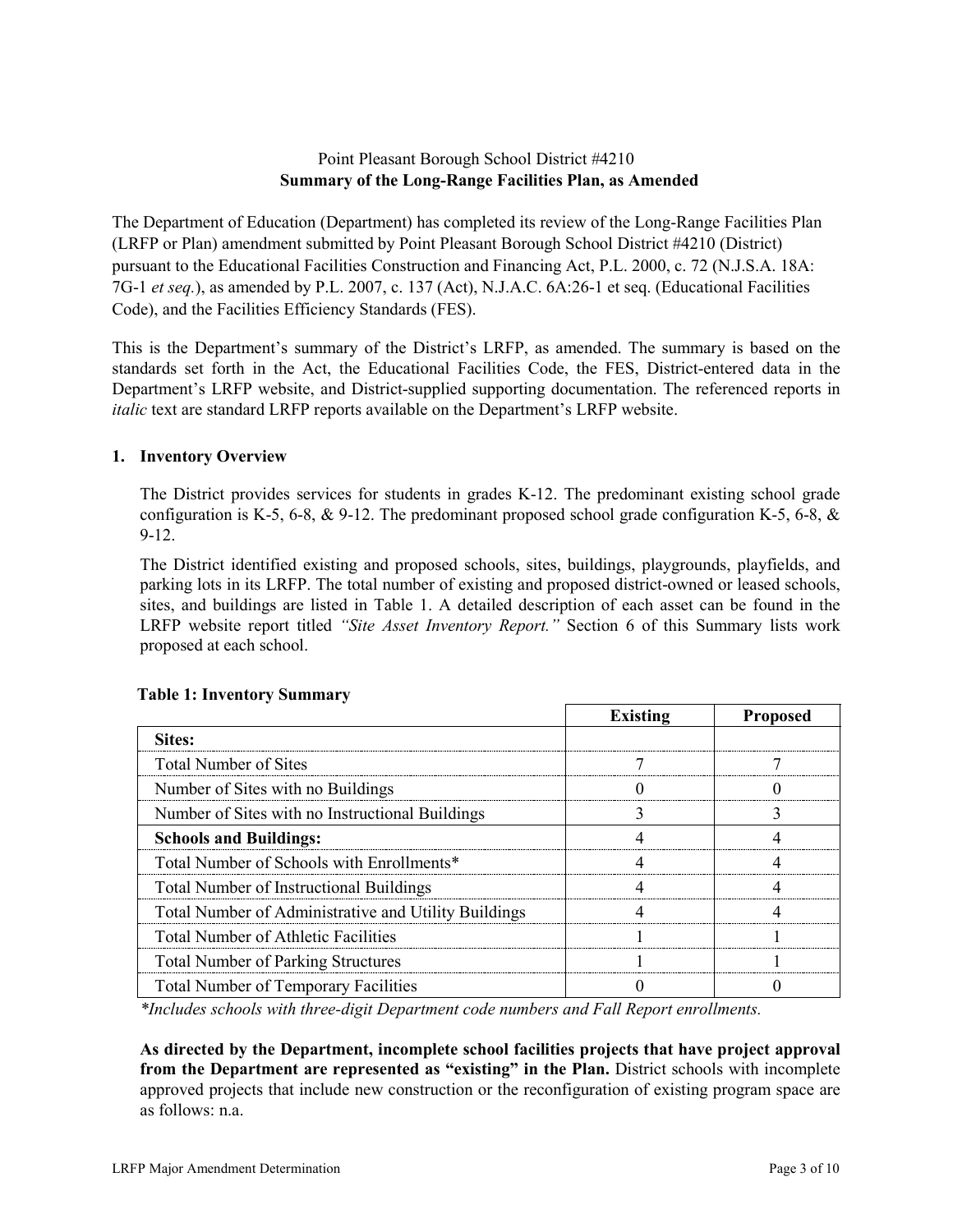Major conclusions are as follows:

- The District is proposing to maintain the existing number of District-owned or leased sites.
- The District is proposing to maintain the existing number of District-operated schools.
- The District is proposing to maintain the existing number of District-owned or leased instructional buildings. The District is proposing to maintain the existing number of Districtowned or leased non-instructional buildings.

**FINDINGS** The Department has determined that the proposed inventory is adequate for approval of the District's LRFP amendment. However, the LRFP determination does not imply approval of an individual school facilities project listed within the LRFP. The District must submit individual project applications for project approval. If building demolition or replacement is proposed, the District must submit a feasibility study, pursuant to N.J.S.A. 18A:7G-7b, as part of the application for the specific school facilities project.

## **2. District Enrollments and School Grade Alignments**

The District determined the number of students, or "proposed enrollments," to be accommodated in the LRFP on a district-wide basis and in each school. The District's existing and proposed enrollments and the cohort-survival projection provided by the Department on the LRFP website are listed in Table 2. Detailed information can be found in the LRFP website report titled "*Enrollment Projection Detail."* Existing and proposed school enrollments and grade alignments can be found in the report titled *"Enrollment and School Grade Alignment.*

|                             | Actual<br><b>Enrollments</b><br>2017-2018 | <b>District Proposed</b><br><b>Enrollments</b> | Department's<br><b>LRFP Website</b><br>Projection |
|-----------------------------|-------------------------------------------|------------------------------------------------|---------------------------------------------------|
| Grades K-12:                |                                           |                                                |                                                   |
| Grades K-5, including SCSE  | 1,220                                     | 1.220                                          | N.A.                                              |
| Grades 6-8, including SCSE  | 666                                       | 666                                            | N.A.                                              |
| Grades 9-12, including SCSE | 849                                       | 849                                            | N.A.                                              |
| <b>Totals K-12</b>          | 2,735                                     | 2,735                                          | N.A.                                              |
| Pre-Kindergarten:           |                                           |                                                |                                                   |
| Pre-Kindergarten, Age 3     |                                           |                                                | N.A.                                              |
| Pre-Kindergarten, Age 4     | 8                                         | 8                                              | N.A.                                              |
| Pre-Kindergarten, SCSE      | 15                                        | 15                                             | N.A.                                              |
| <b>District Totals</b>      | 2,758                                     | 2,758                                          | N.A.                                              |

**Table 2: Enrollment – Grade Alignments**

*"SCSE" = Self-Contained Special Education*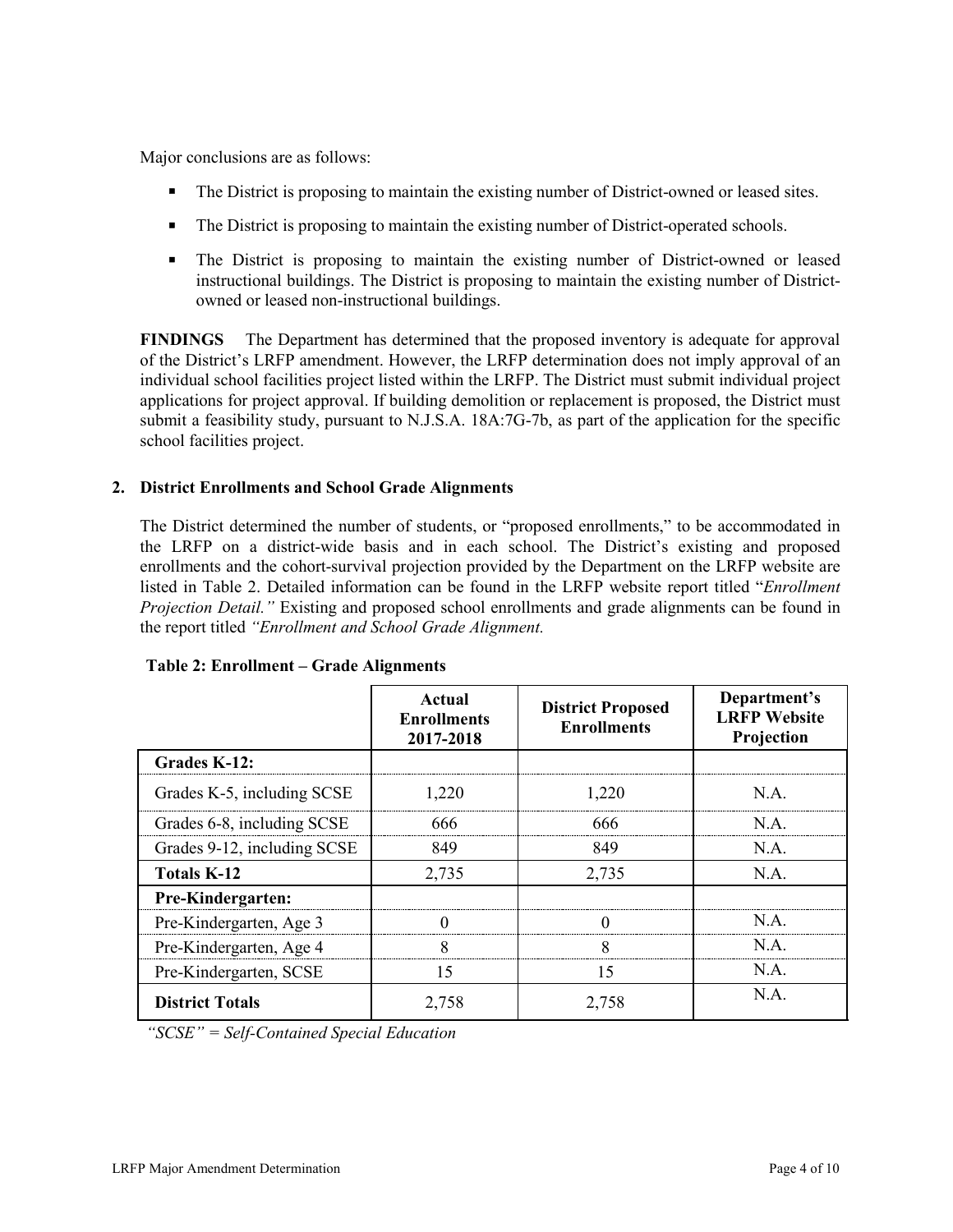Major conclusions are as follows:

- The District is not using the Department's LRFP website projection. Supporting documentation was submitted to the Department as required to justify the proposed enrollments.
- The District is planning for decreased enrollments.

**FINDINGS** The Department has determined that the District's proposed enrollments are supportable for approval of the District's LRFP amendment. The Department will require a current enrollment (most recent is dated January 25, 2008) projection at the time an application for a school facilities project is submitted incorporating the District's most recent Fall Enrollment Report in order to verify that the LRFP's planned capacity is appropriate for the updated enrollments.

**NOTE:** The following note is from an Updated Enrollment Study, dated July 23, 2018. The projected enrollment decrease 2012-13 to 2021-22 is 238

## **3. FES and District Practices Capacity**

The proposed room inventories for each school were analyzed to determine whether the LRFP provides adequate capacity for the proposed enrollments. Two capacity calculation methods, called *"FES Capacity"* and *"District Practices Capacity,"* were used to assess existing and proposed school capacity in accordance with the FES and District program delivery practices. A third capacity calculation, called *"Functional Capacity,"* determines Unhoused Students and potential State support for school facilities projects. Functional Capacity is analyzed in Section 5 of this Summary.

- *FES Capacity* only assigns capacity to pre-kindergarten *(if district-owned or operated),* kindergarten, general, and self-contained special education classrooms. No other room types are considered to be capacity-generating**.** Class size is based on the FES and is prorated for classrooms that are sized smaller than FES classrooms. FES Capacity is most accurate for elementary schools, or schools with non-departmentalized programs, in which instruction is "homeroom" based. This capacity calculation may also be accurate for middle schools depending upon the program structure. However, this method usually significantly understates available high school capacity since specialized spaces that are typically provided in lieu of general classrooms are not included in the capacity calculations.
- *District Practices Capacity* allows the District to include specialized room types in the capacity calculations and adjust class size to reflect actual practices. This calculation is used to review capacity and enrollment coordination in middle and high schools.

A capacity utilization factor in accordance with the FES is included in both capacity calculations. A 90% capacity utilization rate is applied to classrooms serving grades K-8. An 85% capacity utilization rate is applied to classrooms serving grades 9-12. No capacity utilization factor is applied to preschool classrooms.

Table 3 provides a summary of proposed enrollments and District-wide capacities. Detailed information can be found in the LRFP website report titled "*FES and District Practices Capacity."*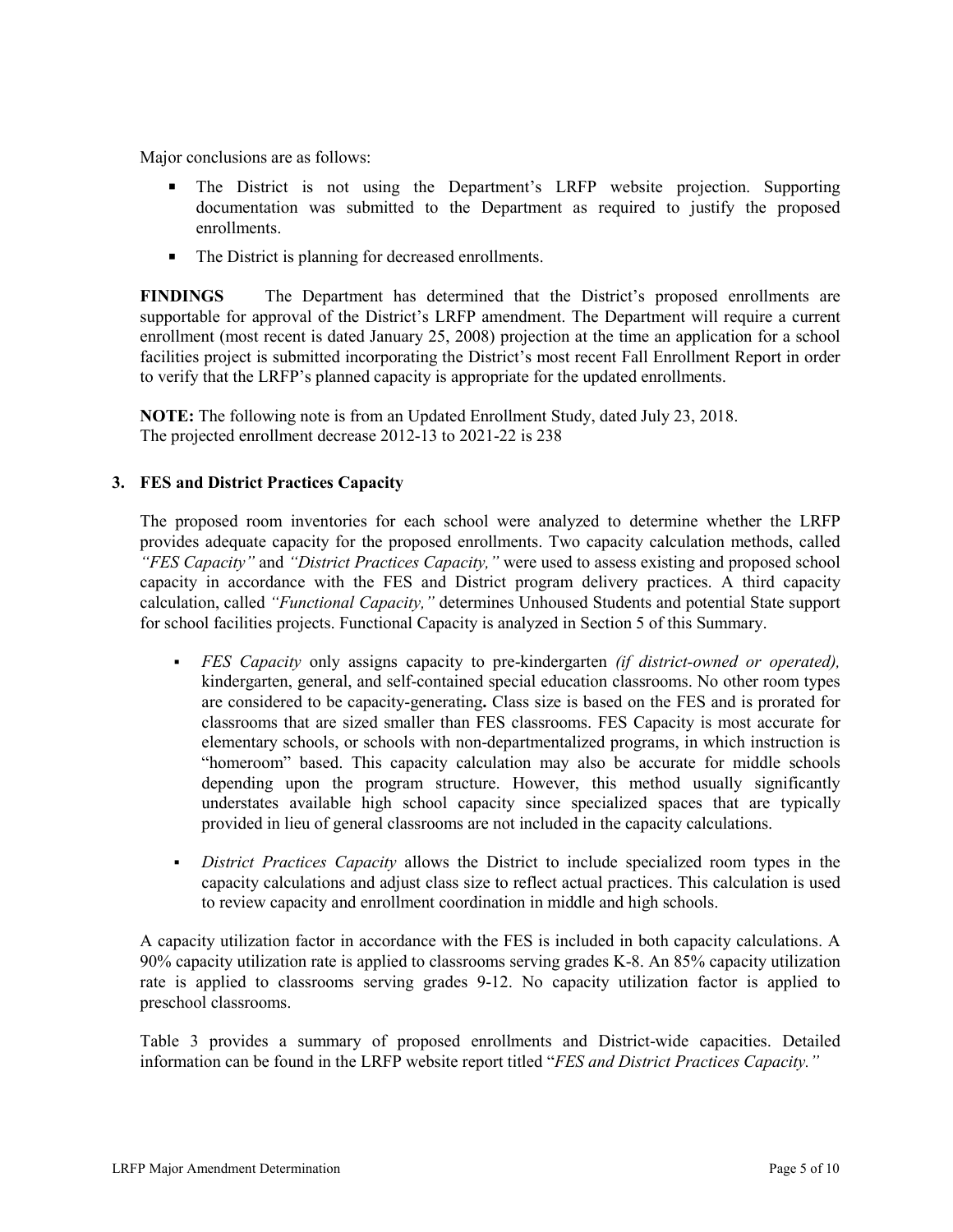|                                          | <b>Total FES Capacity</b> | <b>Total District Practices</b><br>Capacity |
|------------------------------------------|---------------------------|---------------------------------------------|
| (A) Proposed Enrollments                 | 2.758                     | 2.758                                       |
| (B) Existing Capacity                    | 2.302                     | 2.802                                       |
| <i>*Existing Capacity Status (B)-(A)</i> | -456                      |                                             |
| (C) Proposed Capacity                    | 2.302                     | 2.302                                       |
| <i>*Proposed Capacity Status (C)-(A)</i> | -456                      |                                             |

#### **Table 3: FES and District Practices Capacity Summary**

*\* Positive numbers signify surplus capacity; negative numbers signify inadequate capacity. Negative values for District Practices capacity are acceptable if proposed enrollments do not exceed 100% capacity utilization.*

Major conclusions are as follows:

- The District has adequately coordinated proposed school capacities and enrollments in the LRFP for grade groups with proposed new construction.
- Adequate justification has been provided by the District if capacity for a school with proposed work in the LRFP deviates from the proposed enrollments by more than 5%.

**FINDINGS** The Department has determined that proposed District capacity, in accordance with the proposed enrollments, is adequate for approval of the District's LRFP amendment. The Department will require a current enrollment projection at the time an application for a school facilities project is submitted, incorporating the District's most recent Fall Enrollment Report, in order to verify that the LRFP's planned capacity meets the District's updated enrollments.

# **4. Functional Capacity and Unhoused Students Prior to Proposed Work**

*Functional Capacity* was calculated and compared to the proposed enrollments to provide a preliminary estimate of Unhoused Students and new construction funding eligibility. Functional Capacity is the adjusted gross square footage of a school building *(total gross square feet minus excluded space)* divided by the minimum area allowance per Full-time Equivalent student for the grade level contained therein. Unhoused Students is the number of students projected to be enrolled in the District that exceeds the Functional Capacity of the District's schools pursuant to N.J.A.C. 6A:26-  $2.2(c)$ .

*"Excluded Square Feet"* in the LRFP Functional Capacity calculation includes (1) square footage exceeding the FES for any pre-kindergarten, kindergarten, general education, or self-contained special education classroom; (2) grossing factor square footage *(corridors, stairs, mechanical rooms, etc.)* that exceeds the FES allowance, and (3) square feet proposed to be demolished or discontinued from use. Excluded square feet may be revised during the review process for individual school facilities projects.

Table 4 provides a preliminary assessment of Functional Capacity, Unhoused Students, and Estimated Maximum Approved Area for the various grade groups in accordance with the FES. Detailed information concerning the calculation and preliminary excluded square feet can be found in the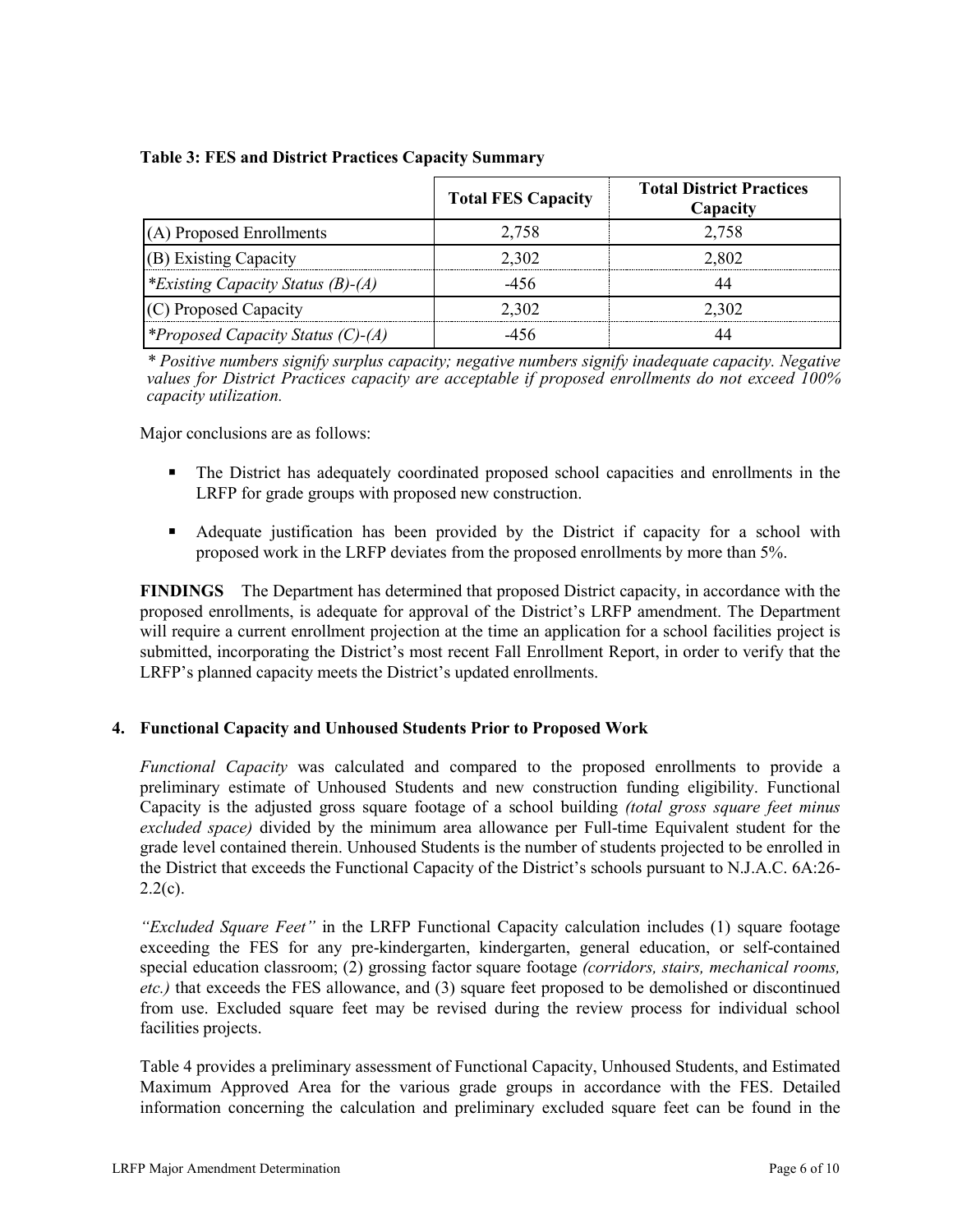LRFP website reports titled *"Functional Capacity and Unhoused Students*" and *"Functional Capacity Excluded Square Feet."*

|                    | A<br>Proposed<br>Enrollment | B<br>Estimated<br>Existing<br>Functional<br>Capacity | $C = A-B$<br>Unhoused<br>Students | D<br>Area<br>Allowance<br>(gsf/students) | $E = C x D$<br>Estimated<br>Maximum<br>Approved<br>Area for<br>Unhoused<br>Students |
|--------------------|-----------------------------|------------------------------------------------------|-----------------------------------|------------------------------------------|-------------------------------------------------------------------------------------|
| $PK(3 \& 4)$       | ۱۲                          |                                                      | ١s                                | 125                                      | 1,875                                                                               |
| Elementary $(K-5)$ | .228                        | 1.209                                                |                                   | 125                                      | 1.375                                                                               |
| Middle $(6-8)$     | 666                         | 741                                                  |                                   | 134                                      |                                                                                     |
| $High (9-12)$      | 849                         | 1,019                                                |                                   | 151                                      |                                                                                     |
| <b>Totals K-12</b> | 2,758                       | 2,969                                                |                                   |                                          |                                                                                     |

**Table 4: Functional Capacity and Unhoused Students Prior to Proposed Work\***

Major conclusions are as follows:

- The calculations for "Estimated Existing Functional Capacity" include school facilities projects that have been approved by the Department but were not under construction or complete at the time of the submission of the LRFP amendment. N.A.
- The District, based on the preliminary LRFP assessment, has Unhoused Students for the following FES grade groups: N.A.
- The District, based on the preliminary LRFP assessment, does not have Unhoused Students for the following FES grade groups: 6-8 and 912 excess capacity, no unhoused students
- Pre-kindergarten students are not included in the calculations. Unhoused pre-kindergarten self-contained special education students are eligible for State support. A determination of square footage eligible for State support will be made at the time an application for a specific school facilities project is submitted to the Department for review and approval.
- The District is not proposing to demolish or discontinue the use of existing District-owned instructional space. The Functional Capacity calculation excludes square feet proposed to be demolished or discontinued for the following FES grade groups: n.a.

**FINDINGS** Functional Capacity and Unhoused Students calculated in the LRFP are preliminary estimates. Justification for square footage in excess of the FES and the determination of additional excluded square feet, Preliminary Eligible Costs (PEC), and Final Eligible Costs (FEC) will be included in the review process for specific school facilities projects. A feasibility study undertaken by the District is required if building demolition or replacement is proposed per N.J.A.C. 6A:26-  $2.3(b)(10)$ .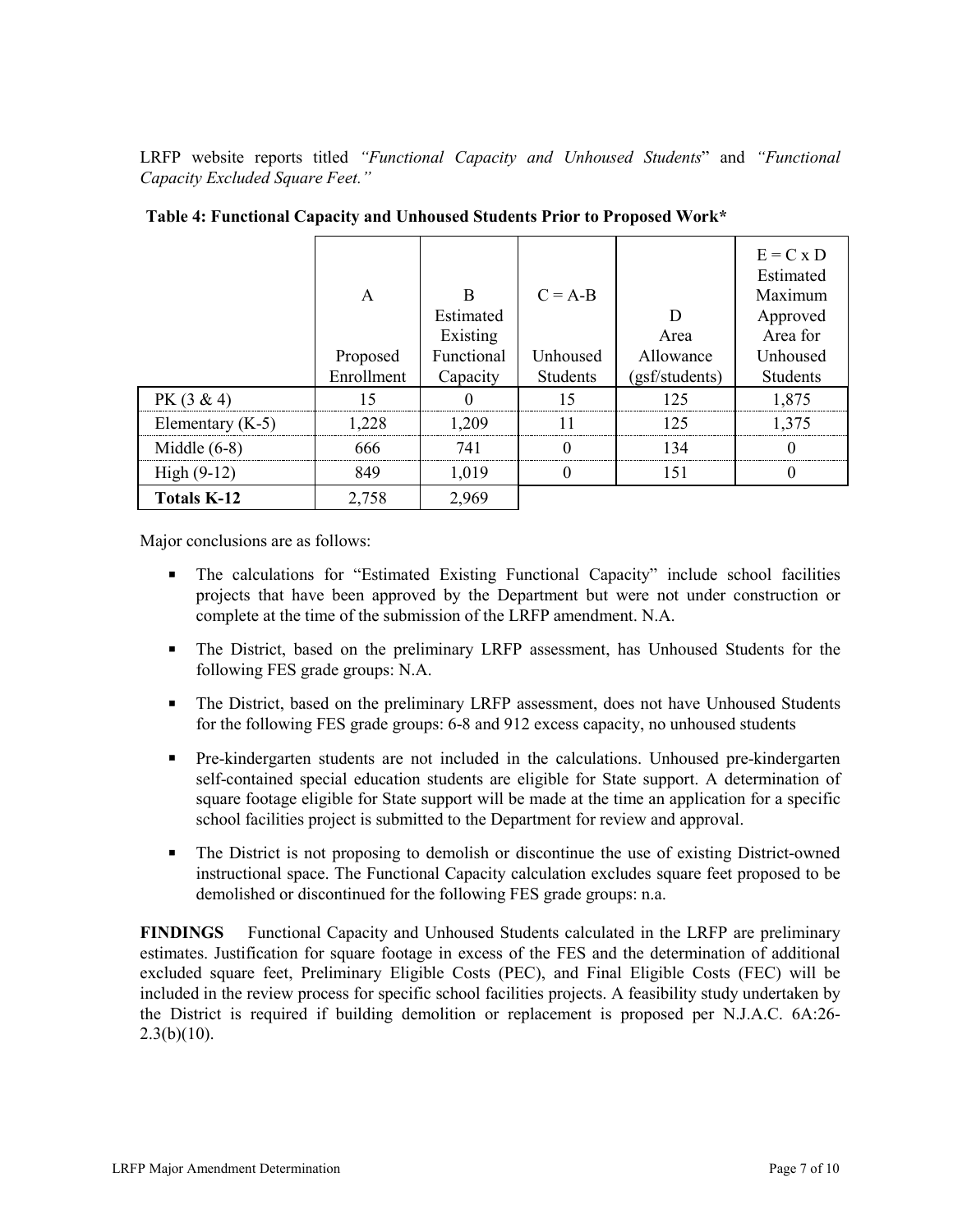#### **5. Proposed Work**

The District was instructed to review the condition of its facilities and sites and to propose corrective *"system"* and *"inventory"* actions in its LRFP. *"System"* actions upgrade existing conditions without changing spatial configuration or size. Examples of system actions include new windows, finishes, and mechanical systems. *"Inventory"* actions address space problems by removing, adding, or altering sites, schools, buildings and rooms. Examples of inventory actions include building additions, the reconfiguration of existing walls, or changing room use. Table 5 summarizes the type of work proposed in the District's LRFP for instructional buildings. Detailed information can be found in the LRFP website reports titled *"Site Asset Inventory," "LRFP Systems Actions Summary," and "LRFP Inventory Actions Summary."* 

| <b>Type of Work</b>                                        | <b>Work Included in LRFP</b> |
|------------------------------------------------------------|------------------------------|
| <b>System Upgrades</b>                                     | Yes                          |
| <b>Inventory Changes</b>                                   |                              |
| Room Reassignment or Reconfiguration                       |                              |
| <b>Building Addition</b>                                   |                              |
| New Building                                               |                              |
| Partial or Whole Building Demolition or Discontinuation of |                              |
| New Site                                                   |                              |

Major conclusions are as follows:

- The District has proposed system upgrades in one or more instructional buildings.
- The District has not proposed inventory changes, in one or more instructional buildings.
- The District has not proposed new construction in lieu of rehabilitation in one or more instructional buildings.

Please note that costs represented in the LRFP are for capital planning purposes only. Estimated costs are not intended to represent preliminary eligible costs or final eligible costs of approved school facilities projects.

The Act (N.J.S.A. 18A:7G-7b) provides that all school facilities shall be deemed suitable for rehabilitation unless a pre-construction evaluation undertaken by the District demonstrates to the satisfaction of the Commissioner that the structure might pose a risk to the safety of the occupants even after rehabilitation or that rehabilitation is not cost-effective. Pursuant to N.J.A.C. 6A:26- 2.3(b)(10), the Commissioner may identify school facilities for which new construction is proposed in lieu of rehabilitation for which it appears from the information presented that new construction is justified, provided, however, that for such school facilities so identified, the District must submit a feasibility study as part of the application for the specific school facilities project. The cost of each proposed building replacement is compared to the cost of additions or rehabilitation required to eliminate health and safety deficiencies and to achieve the District's programmatic model.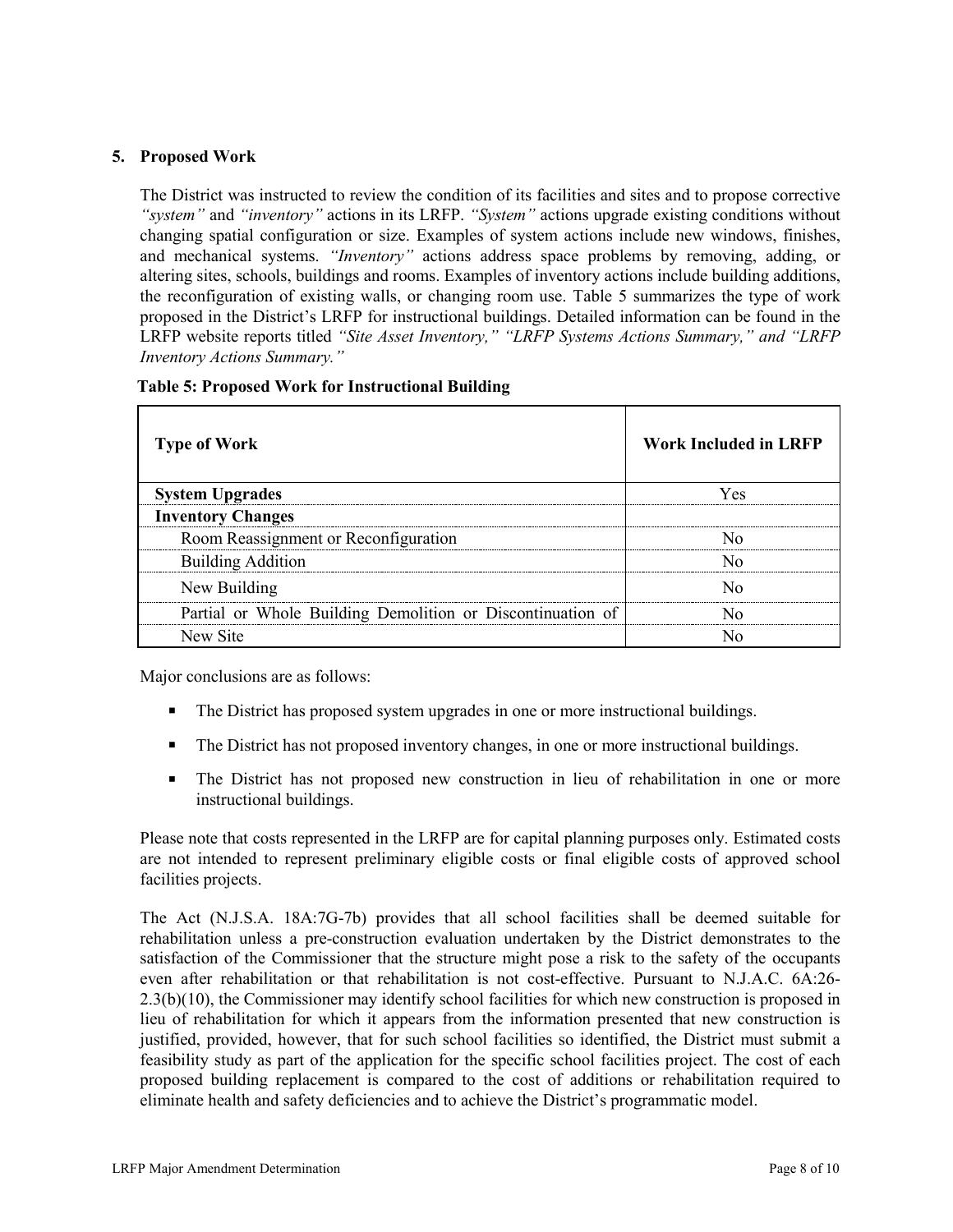Facilities used for non-instructional or non-educational purposes are ineligible for State support under the Act. However, projects for such facilities shall be reviewed by the Department to determine whether they are consistent with the District's LRFP and whether the facility, if it is to house students (full or part time) conforms to educational adequacy requirements. These projects shall conform to all applicable statutes and regulations.

**FINDINGS** The Department has determined that the proposed work is adequate for approval of the District's LRFP amendment. However, Department approval of proposed work in the LRFP does not imply that the District may proceed with a school facilities project. The District must submit individual project applications with cost estimates for Department project approval. Both school facilities project approval and other capital project review require consistency with the District's approved LRFP.

## **6. Functional Capacity and Unhoused Students After Completion of Proposed Work**

The *Functional Capacity* of the District's schools *after* completion of the scope of work proposed in the LRFP was calculated to highlight any remaining Unhoused Students.

Table 6 provides a preliminary assessment of Unhoused Students and Estimated Remaining Maximum Area after completion of new construction proposed in the LRFP, if applicable. Detailed information concerning the calcul

tion can be found in the website report titled *"Functional Capacity and Unhoused Students* **Table 6: Functional Capacity and Unhoused Students After Completion of Proposed Work\***

|                     | Estimated |         |                |                | Estimated       |
|---------------------|-----------|---------|----------------|----------------|-----------------|
|                     | Maximum   |         |                |                | Maximum         |
|                     | Approved  |         | Proposed       |                | Area for        |
|                     | Area for  |         | Functional     | Unhoused       | Unhoused        |
|                     | Unhoused  | Total   | Capacity after | Students after | <b>Students</b> |
|                     | Students  | New GSF | Construction   | Construction   | Remaining       |
| $PK(3 \& 4)$        | 1,875     |         |                |                | 1,875           |
| Elementary $(K-5)$  | 1.365     |         | 1.209          |                | 1.365           |
| Middle $(6-8)$      |           |         | 741            |                |                 |
| High $(9-12)$       |           |         | 1,019          |                |                 |
| <b>Totals PK-12</b> | 3.240     |         | 2,969          |                |                 |

*\*Information from DOE W.A.A. Form*

Major conclusions are as follows:

- New construction is proposed for the following grade groups: N.A.
- **Proposed new construction exceeds the estimated maximum area allowance for Unhoused** Students prior to the completion of the proposed work for the following grade groups: N.A. The District, based on the preliminary LRFP assessment, will have Unhoused Students after completion of the proposed LRFP work for the following grade groups: PK & K-5